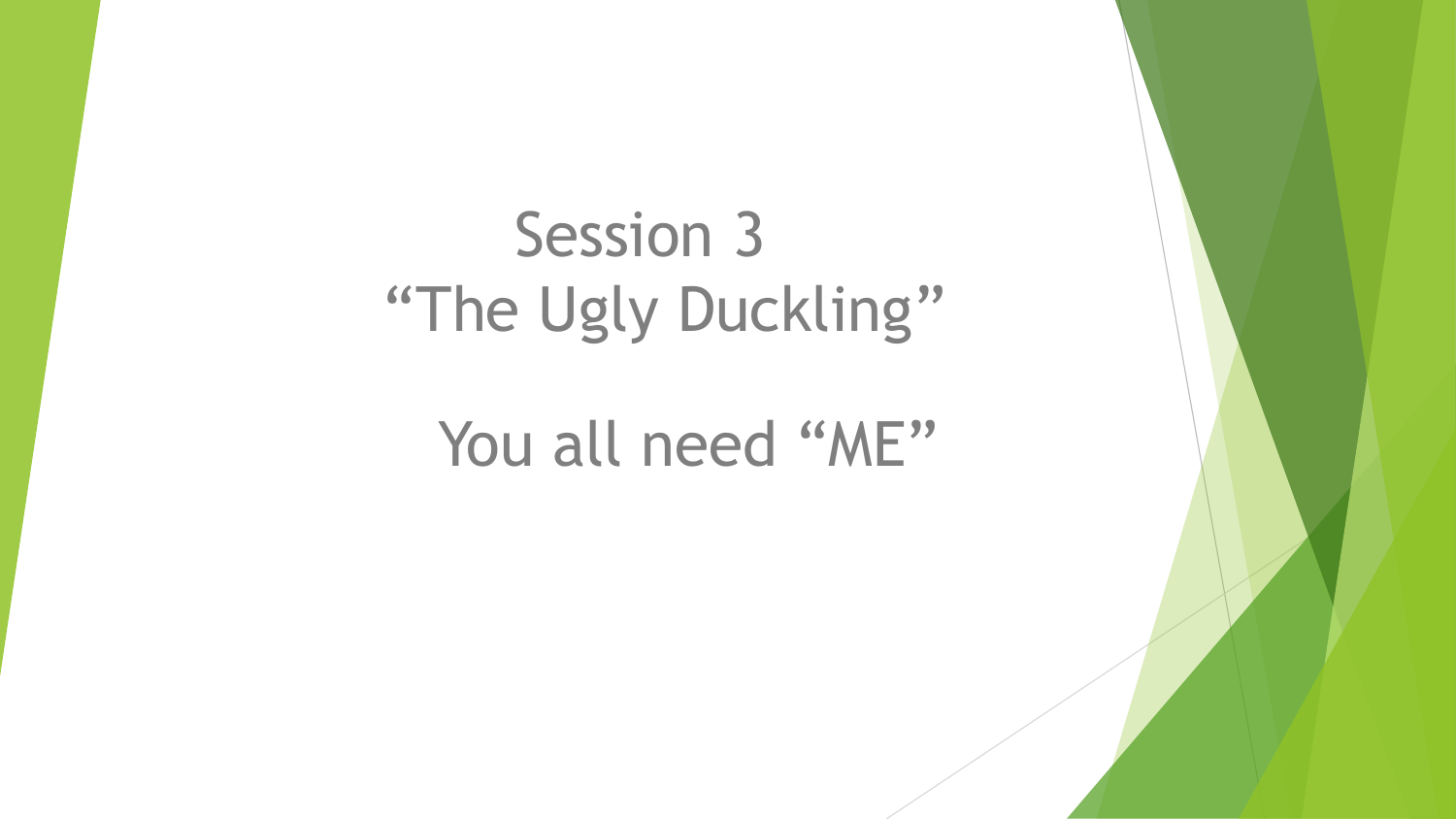# A warm-up Exercise on: Do you still remember?

1.How did the ugly duckling look like when it was born?

- 2.What had the ugly duckling gone through?
- 3.What were the strengths of the ugly duckling?
- 4.How did the ugly duckling tackle every difficulty?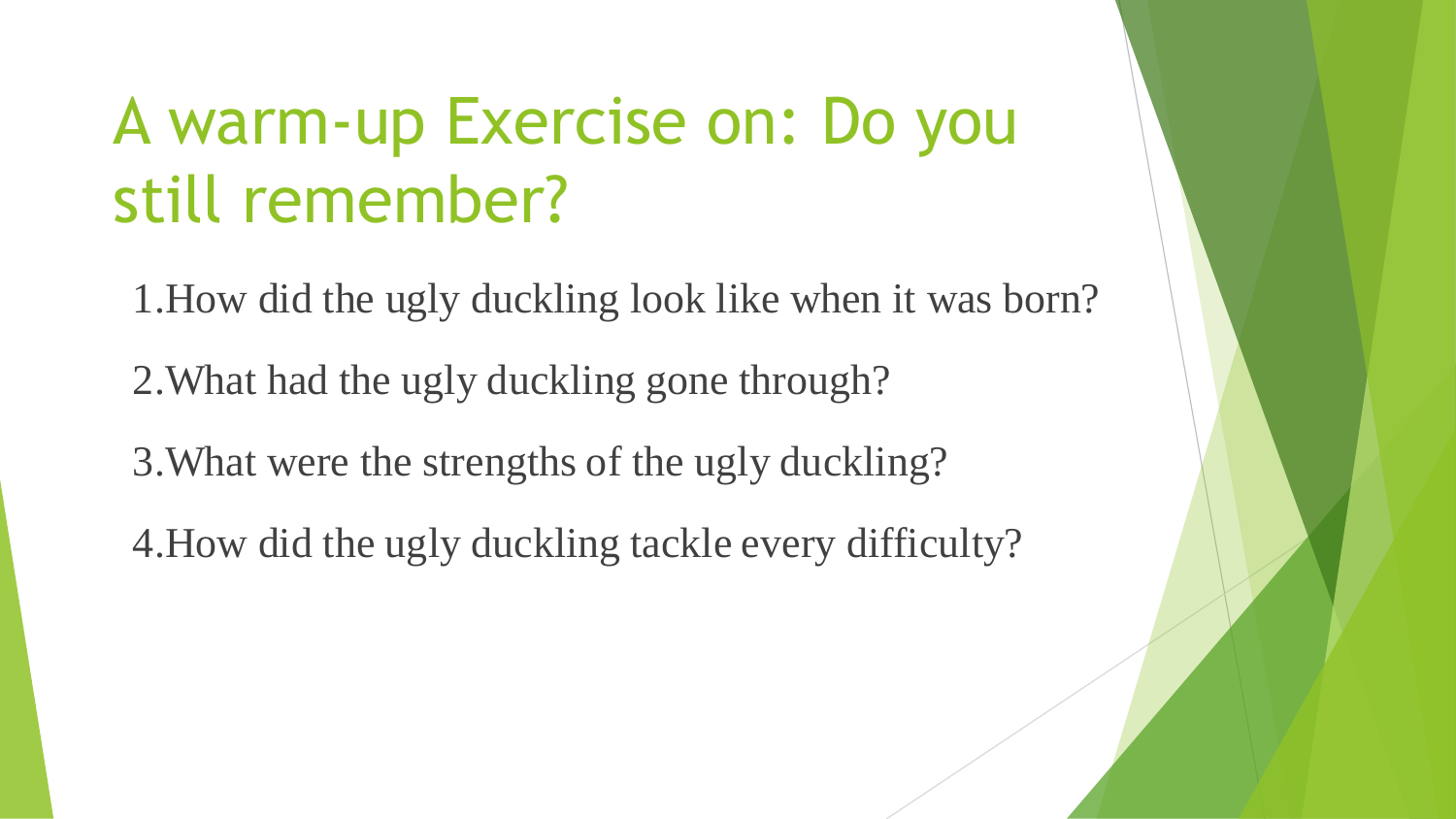## Thematic Activity 1:

### **Watch a film depicting the theme online: Part** 3 of "The Ugly Duckling" by Hans Christian Andersen (from 20:15 to 23:59)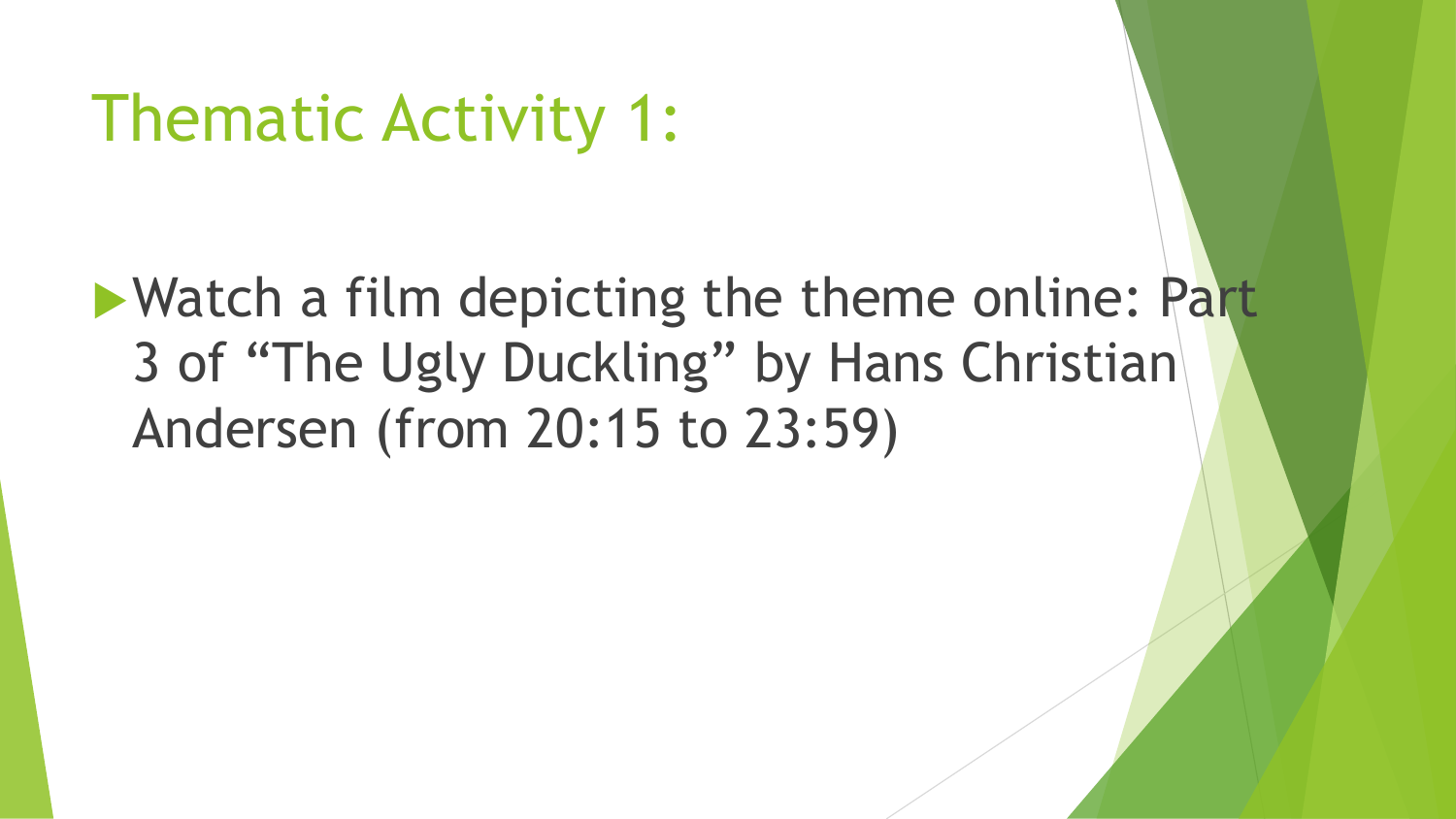#### Questions to put through:

1.Why did the ugly duckling pay a visit to its mother?

- 2.How would you like the ending? Why?
- 3.If you meet the "ugly duckling" case in real life, what would you do?
- 4. Have any of you heard of the "Medecins Sans Frontieres"?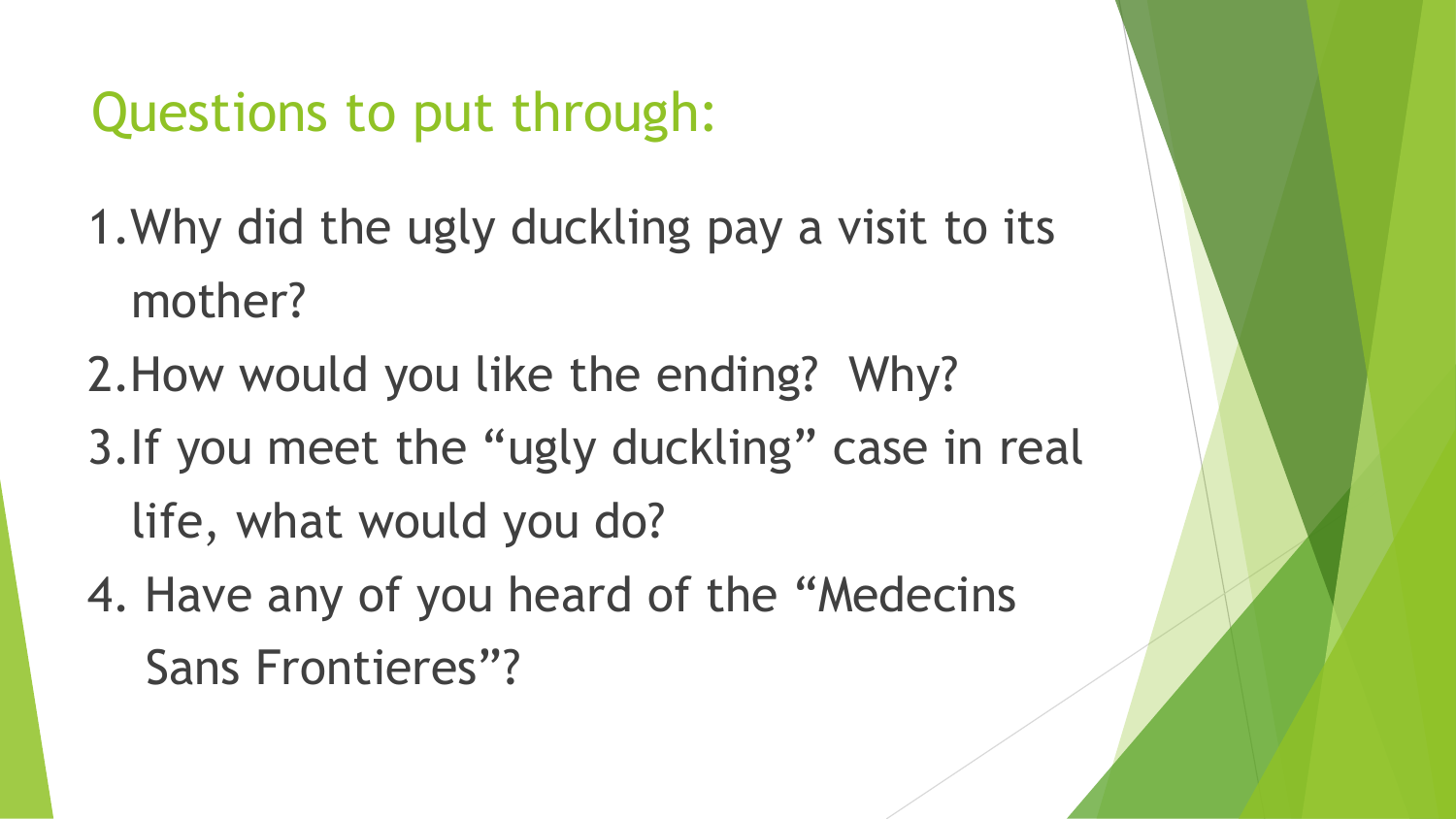## Thematic Activity 2:

**Natch a film depicting the theme** online: The Putonghua Version (10:12) of A Day on the Frontline: Medecins Sans Frontieres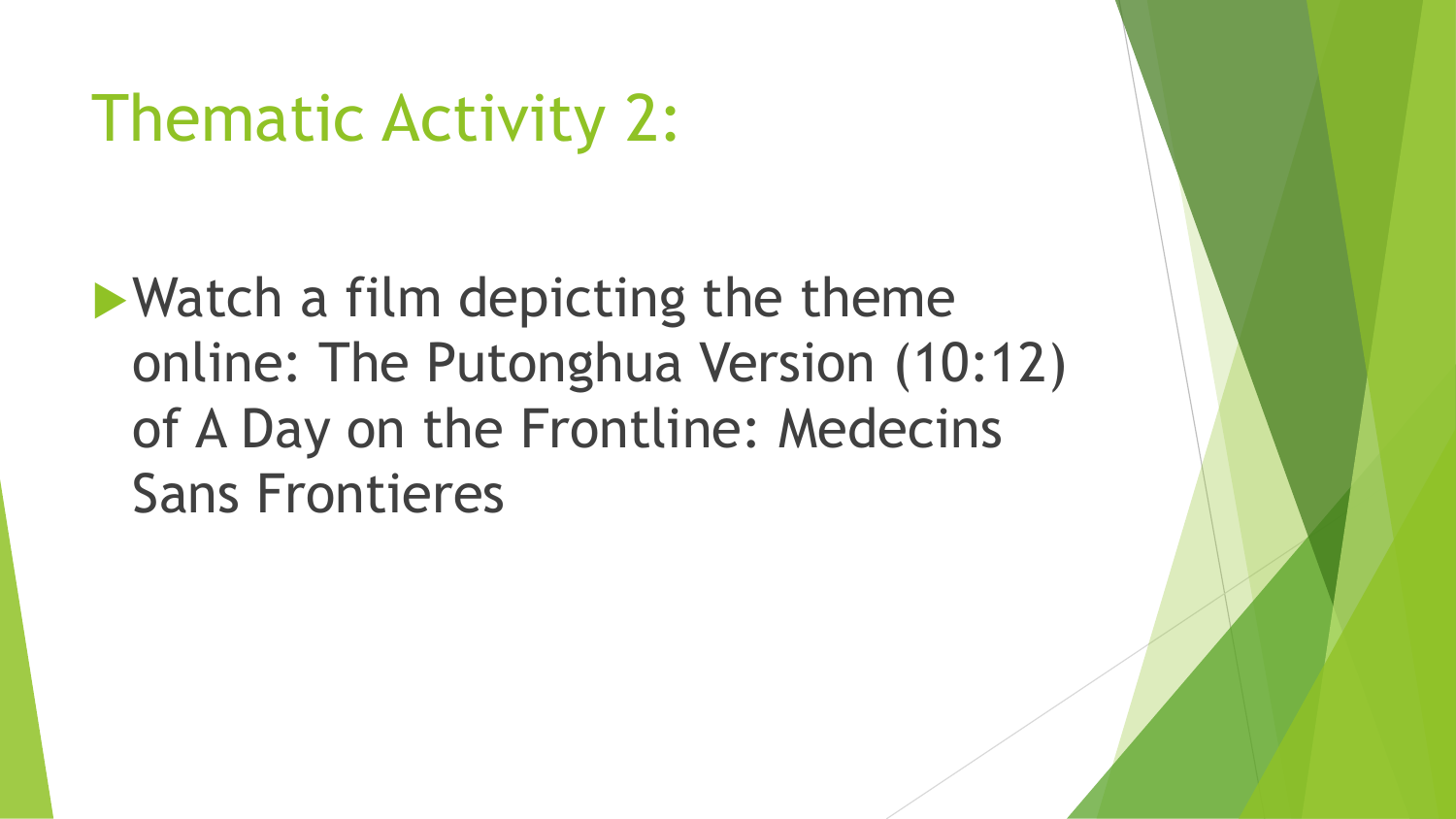## Group Discussions:

- 1. Do you think one has to be very rich before he can help others? Why?
- 2. What are the prerequisites for lending a helping hand?
- 3. Why should we help others?
- 4. Are you able to do so? Why (if not, what are the difficulties)?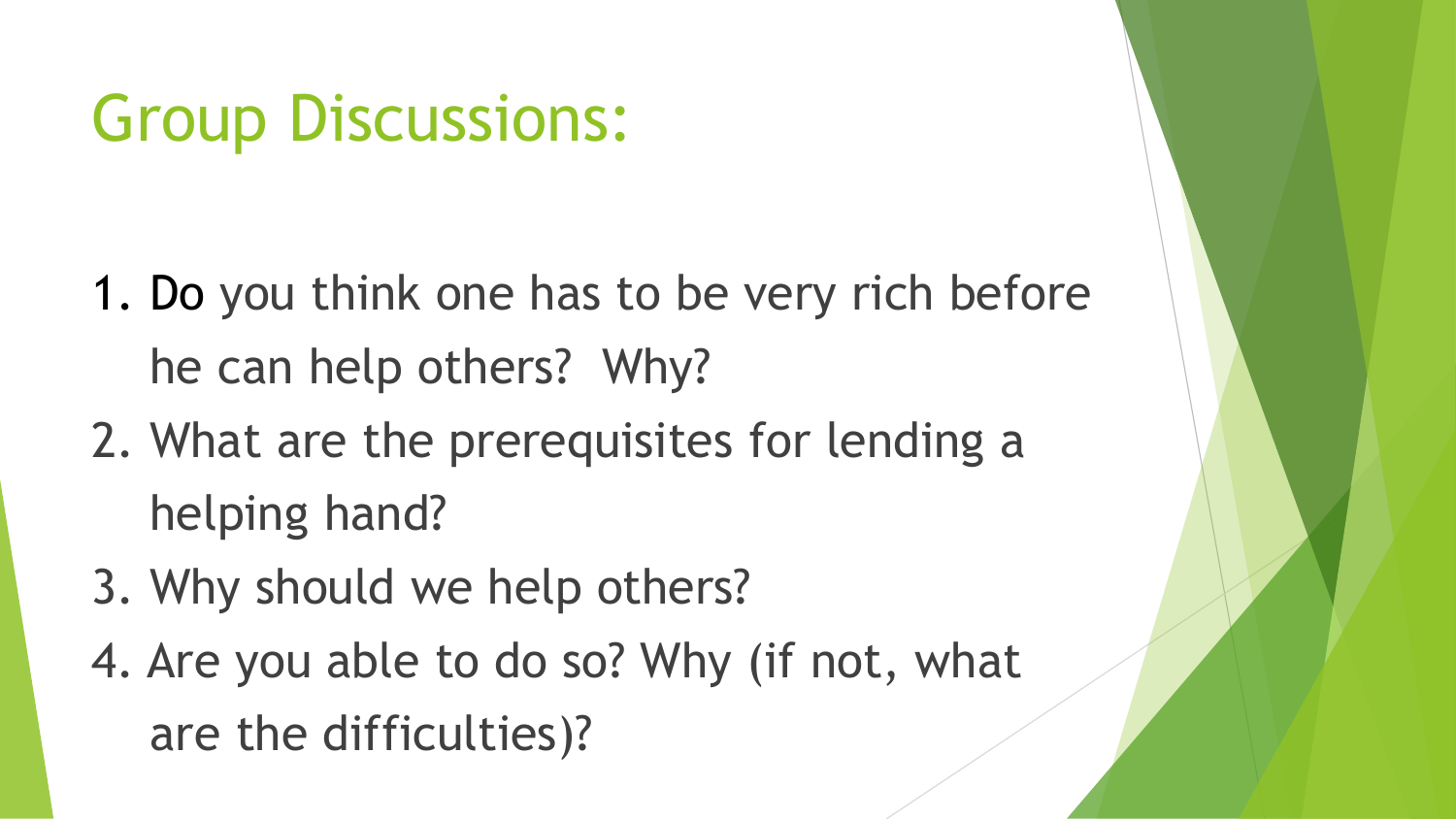# Group Activities:

- **Look at the worksheet "What can the beautiful** white swan do for us today?".
- Put down your own name, class and the date on the worksheet.
- **Think of yourselves as the ugly duckling and think** of what you can do for others. Give your answers on the worksheet.
- Share your ideas.